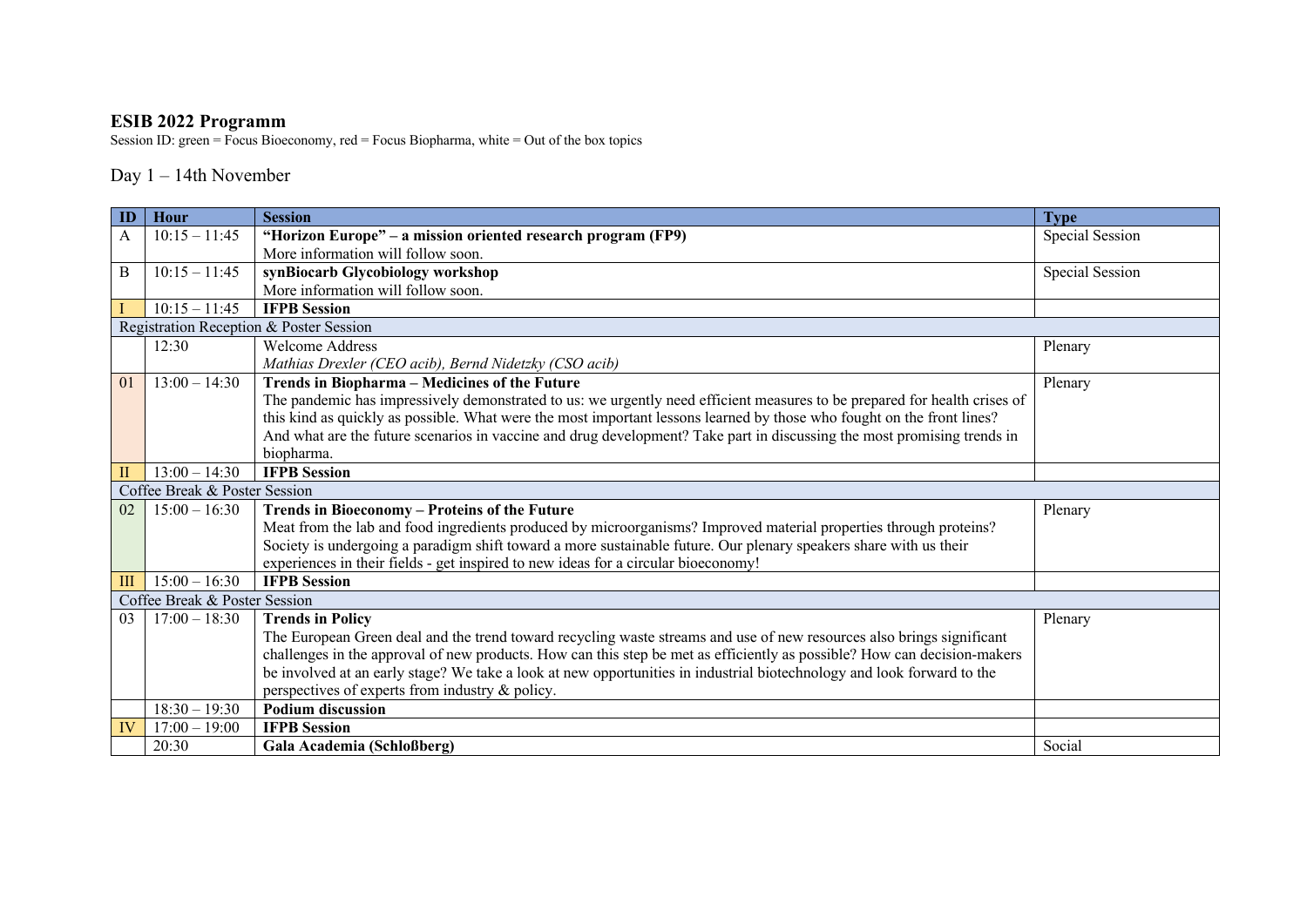## Day 2 – 15th November

| ID             | Hour                         | <b>Session</b>                                                                                                                                                                 | <b>Type</b>       |  |
|----------------|------------------------------|--------------------------------------------------------------------------------------------------------------------------------------------------------------------------------|-------------------|--|
|                | <b>WORKSHOP SESSION 1</b>    |                                                                                                                                                                                |                   |  |
| 04             |                              | Vaccines for emerging viral diseases                                                                                                                                           | Parallel Workshop |  |
|                |                              | The challenge for emergent viral diseases especially in times of a pandemic is the fast reaction from initial detection of                                                     |                   |  |
|                |                              | the disease to a protective vaccine. Next to the development of the expression system and production hosts also the                                                            |                   |  |
|                |                              | design and scale-up of the production process for a vaccine plays an important role in the development chain. How can                                                          |                   |  |
|                |                              | we streamline and accelerate the development and analytics of production processes for vaccines and other                                                                      |                   |  |
|                |                              | bionanoparticle products (such as vectors for gene or cancer therapy) in the view of the current issues of supply chain                                                        |                   |  |
|                |                              | shortages.                                                                                                                                                                     |                   |  |
| 0 <sub>5</sub> |                              | CO2, the future feedstock for biobased processes                                                                                                                               | Parallel Workshop |  |
|                |                              | We live in a carbon world - life would not be possible without. But carbon has become also one of the biggest problems,                                                        |                   |  |
|                |                              | we are facing today: climate crisis. Between 2011 and 2020, the yearly CO <sub>2</sub> emissions caused by human activity exceeded                                             |                   |  |
|                | $9:00 - 11:00$               | 38 gigatons, while CO <sub>2</sub> fixation by nature is almost 22 gigatons. To improve the balance of carbon cycle and meet the                                               |                   |  |
|                |                              | goals of the European Green Deal, net CO <sub>2</sub> emissions should be set to zero or even negative by removing CO <sub>2</sub> from the                                    |                   |  |
|                |                              | atmosphere. Using CO <sub>2</sub> as a new generation feedstock is part of the solution to address the climate crisis while                                                    |                   |  |
|                |                              | transforming EU into a sustainable resource-efficient, and competitive economy. Let's bring researchers, industrial                                                            |                   |  |
|                |                              | stakeholders, and policy makers together to discuss CO <sub>2</sub> -based bioeconomies!                                                                                       |                   |  |
| 06             |                              | <b>IFPB Session</b>                                                                                                                                                            | Parallel Workshop |  |
| 07             |                              | Life cycle sustainable Assessment - State of the art and best practice in Biotech                                                                                              | Parallel Workshop |  |
|                |                              | Sustainability assessment in all three dimensions -economic, environmental and social- will form the future basis for                                                          |                   |  |
|                |                              | decisions taken by consumers, funding authorities and investors. What is state of the art from an academic view point,                                                         |                   |  |
|                |                              | how is the topic handled in best practice in large industries and SME? And what are the latest developments in EU                                                              |                   |  |
|                |                              | taxonomy approaches for sustainable investment? Take the chance to get insights from top experts in the field. A special                                                       |                   |  |
|                |                              | focus will be given to social life cycle assessment.                                                                                                                           |                   |  |
|                | Coffee Break                 |                                                                                                                                                                                |                   |  |
| 08             | $11:15 - 12:00$              | <b>Science Flash</b>                                                                                                                                                           | Plenary           |  |
|                |                              | You have an idea you want to place on the market? You have an outstanding new finding you want to present? be precise<br>and be to the point in a powerful speed presentation. |                   |  |
|                | Lunch Break & Poster Session |                                                                                                                                                                                |                   |  |
|                |                              |                                                                                                                                                                                |                   |  |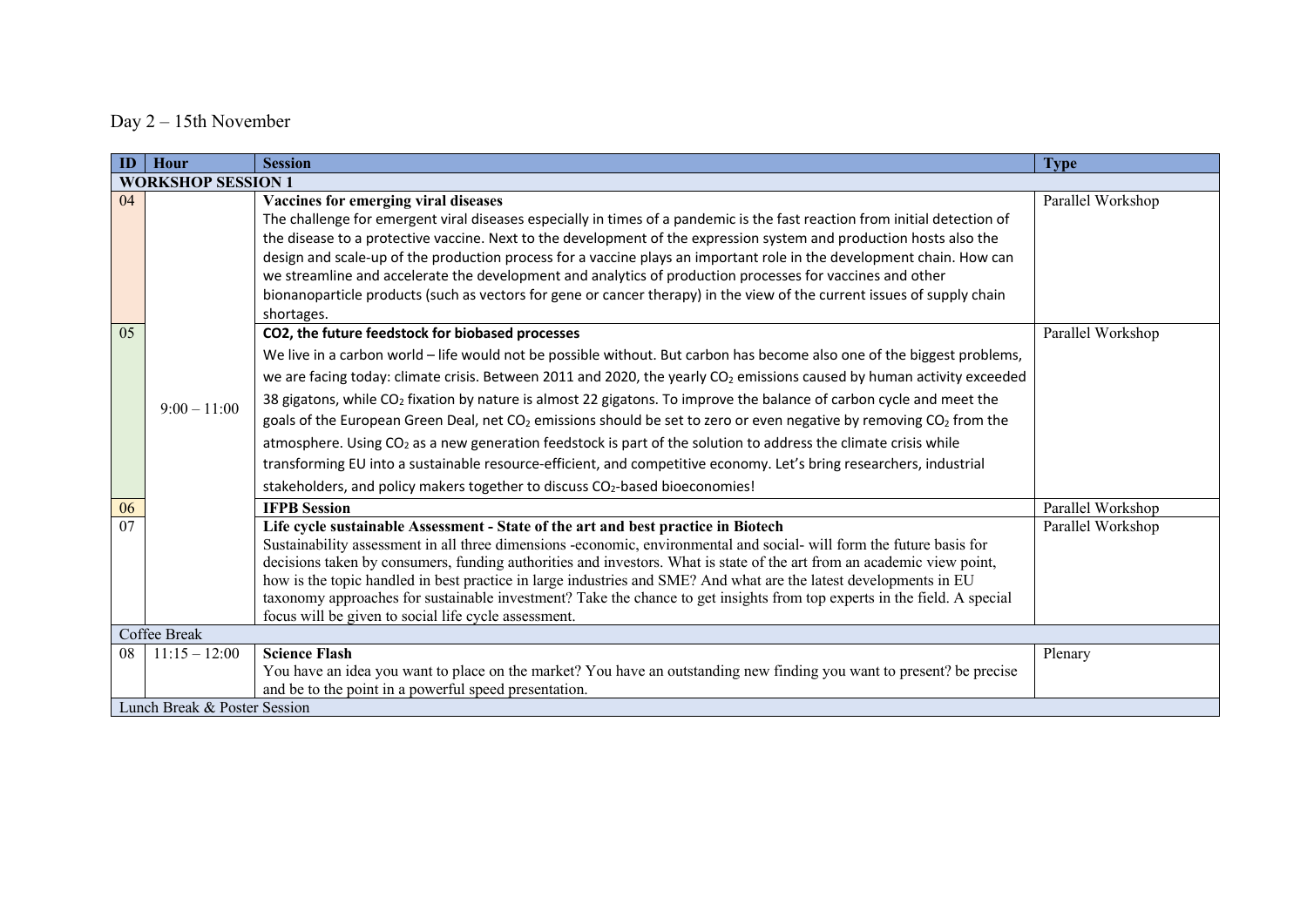|                 | <b>WORKSHOP SESSION 2</b>             |                                                                                                                                                                                                                                                                                                                                                                                                                                                                                                                                                                                                                                                                                                                                                                                                                    |                        |  |  |
|-----------------|---------------------------------------|--------------------------------------------------------------------------------------------------------------------------------------------------------------------------------------------------------------------------------------------------------------------------------------------------------------------------------------------------------------------------------------------------------------------------------------------------------------------------------------------------------------------------------------------------------------------------------------------------------------------------------------------------------------------------------------------------------------------------------------------------------------------------------------------------------------------|------------------------|--|--|
| 09              |                                       | <b>Meat of the Future</b><br>Current animal based agriculture for the production of meat products contributes to Global Warming, bears inherent<br>inefficiencies (less calories per hectare of land than plant based food), and violates animal welfare. Biotechnology may<br>become the key to a benign production of food that satisfies human craving for the "meaty taste". Let's compare the<br>different approaches to substitute animal grown meat and receive some guidance for biotechnology research how to<br>engage.                                                                                                                                                                                                                                                                                  | Parallel Workshop      |  |  |
| $\overline{10}$ | $13:30 - 15:30$                       | Next generation downstream processing<br>The pressure caused by time to market has increased in the biopharmaceutical development. The need for platform<br>processes became very urgent and new strategies of downstream processing are of utmost importance for purification of<br>new modalities or to intensify legacy processes. There is no platform purification process for non-mab proteins available.<br>How can we solve these challenges? And how can we ensure a carbon neutral biomanufacturing? We discuss solutions<br>such as the development of new ligands for affinity chromatography, new ways for enzymatic processing of fusion<br>proteins and radical change of chromatography materials. More efficient downstream processing will help to establish<br>carbon neutral biomanufacturing. | Parallel Workshop      |  |  |
| $\frac{11}{12}$ |                                       | <b>IFPB Session</b>                                                                                                                                                                                                                                                                                                                                                                                                                                                                                                                                                                                                                                                                                                                                                                                                | Parallel Workshop      |  |  |
|                 |                                       | <b>Pichia Session</b>                                                                                                                                                                                                                                                                                                                                                                                                                                                                                                                                                                                                                                                                                                                                                                                              | Parallel Workshop      |  |  |
|                 | Coffee Break                          |                                                                                                                                                                                                                                                                                                                                                                                                                                                                                                                                                                                                                                                                                                                                                                                                                    |                        |  |  |
|                 | <b>WORKSHOP SESSION 3</b>             |                                                                                                                                                                                                                                                                                                                                                                                                                                                                                                                                                                                                                                                                                                                                                                                                                    |                        |  |  |
| 13              |                                       | Technical implementation of clean meat protein production<br>Cultivated Meat has great potential for an environmentally neutral solution for the production of meat. Its development in<br>the last decade was truly remarkable, but it is still to overcome multiple technical hurdles before becoming a reality. What<br>are these hurdles and how can industrial biotechnology help?                                                                                                                                                                                                                                                                                                                                                                                                                            | Parallel Workshop      |  |  |
|                 |                                       | <b>IFPB</b> Session                                                                                                                                                                                                                                                                                                                                                                                                                                                                                                                                                                                                                                                                                                                                                                                                | Parallel Workshop      |  |  |
| $\frac{14}{15}$ | $16:00 - 18:00$                       | Pichia conference                                                                                                                                                                                                                                                                                                                                                                                                                                                                                                                                                                                                                                                                                                                                                                                                  |                        |  |  |
| $\overline{16}$ |                                       | Producing Trends in Citizen Science - Science & Arts<br>Doing science with citizens? Including science in arts? Bubbling with ideas? Let's talk about them! This year we will talk<br>about creative approaches to express scientific content through art and to enable DIY research. Discuss crazy ideas.<br>Stimulate each other during lively face-to-face discussions in small groups. Be guest in our interactive roundtable, take a<br>seat and be part of producing future trends.                                                                                                                                                                                                                                                                                                                          | Interactive Roundtable |  |  |
|                 | <b>Poster Session &amp; Reception</b> |                                                                                                                                                                                                                                                                                                                                                                                                                                                                                                                                                                                                                                                                                                                                                                                                                    |                        |  |  |
| 17              | $18:15 - 19:45$                       | <b>Science Meets Economy B2B Matchmaking Event</b><br>Are you looking for new collaborative partnerships? The matchmaking event organised by the SFG and the Enterprise<br>Europe Network is a unique opportunity to generate new business contacts and to develop new ideas. Select interesting<br>prospective partners and pre-book 15-minute meetings with them in advance of the event. The meetings are arranged in                                                                                                                                                                                                                                                                                                                                                                                           | Matchmaking            |  |  |
|                 |                                       | advance and participation is requested in the course of the registration process: https://esib2022.b2match.io/<br>esib Poster Session                                                                                                                                                                                                                                                                                                                                                                                                                                                                                                                                                                                                                                                                              |                        |  |  |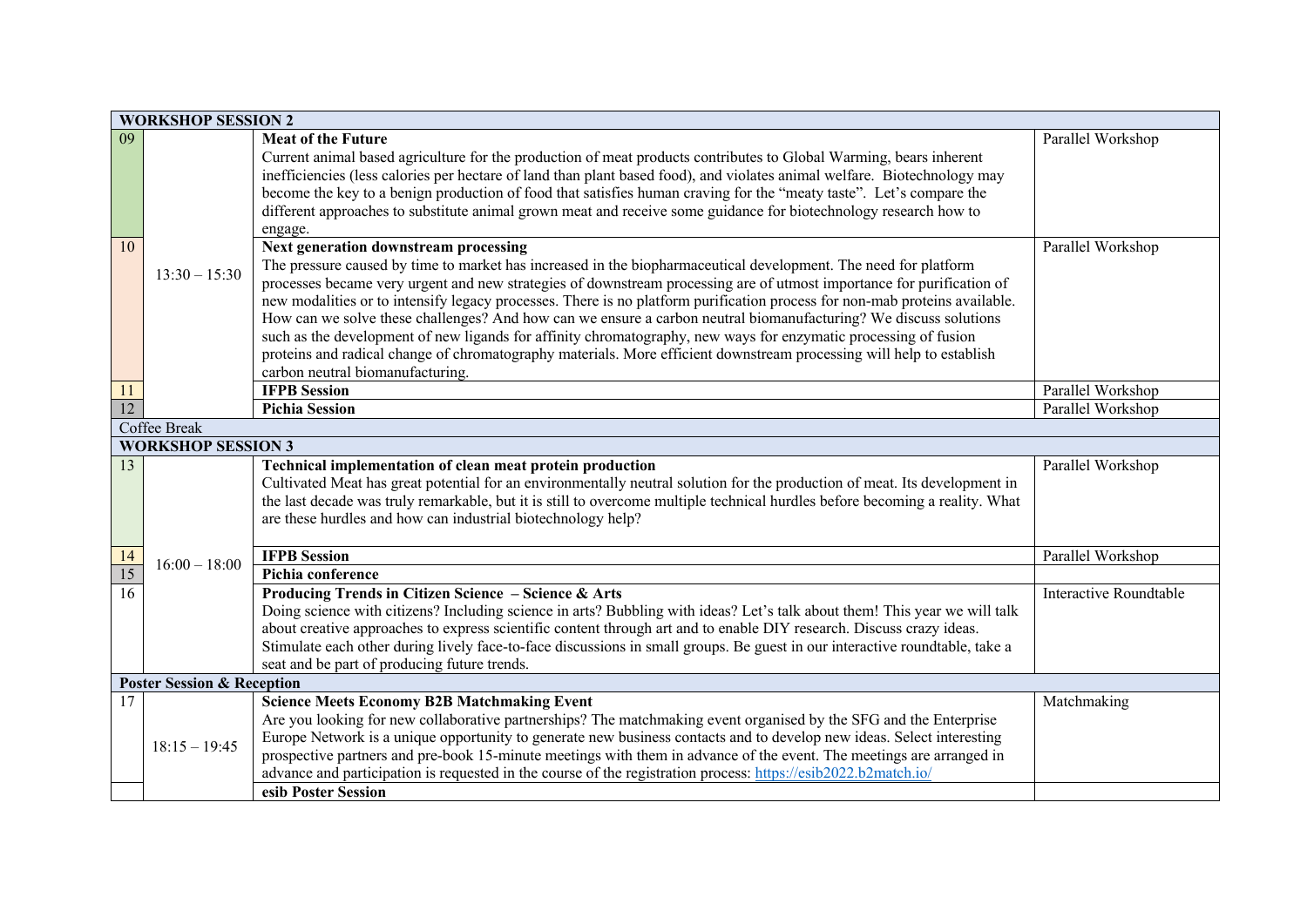|  |       | -<br><b>TIME</b><br>70ster<br>Session                                                                           |        |
|--|-------|-----------------------------------------------------------------------------------------------------------------|--------|
|  |       | Pichia.<br>Poster session                                                                                       |        |
|  | 21:00 | 11.<br>$\sim$<br>$\cdot$ $\sim$<br>(Dom im Berg)<br>$\mathop{\cup}$ hilling '<br>.1te<br>Seta<br><b>DUITILE</b> | Social |

## Day 3 – 16th November

| ID | <b>Hour</b>               | <b>Session</b>                                                                                                                                                                                                                                      | <b>Type</b>             |
|----|---------------------------|-----------------------------------------------------------------------------------------------------------------------------------------------------------------------------------------------------------------------------------------------------|-------------------------|
| 18 | $8:30 - 10:00$            | <b>Biotech Breakfast &amp; Poster Session</b>                                                                                                                                                                                                       | Social & Poster Session |
|    |                           | Let the day begin! Breakfast is the most important meal of the day so let's get together and start the last day of our summit                                                                                                                       |                         |
|    |                           | with a delicious, typical styrian breakfast to delight body & soul. (included in registration fee)                                                                                                                                                  |                         |
|    | <b>WORKSHOP SESSION 4</b> |                                                                                                                                                                                                                                                     |                         |
| 19 |                           | Process intensification in biopharmaceutical manufacturing                                                                                                                                                                                          | Parallel Workshop       |
|    |                           | In this session the trends and challenges of process intensification and continuous manufacturing of biopharmaceuticals                                                                                                                             |                         |
|    |                           | will be discussed. One focus will be the process integration of upstream and downstream processing and how processes                                                                                                                                |                         |
|    |                           | are optimized in small scale. The other focus will be on the impact of process intensification on economic and<br>environmental sustainability and on carbon footprint. Case studies will be presented.                                             |                         |
| 20 |                           | Building a new future: CO2-based bioprocesses - A researcher perspective                                                                                                                                                                            | Parallel Workshop       |
|    |                           | The increasing release of CO2 has had already observable effects on our climate. More than ever, innovative ideas are                                                                                                                               |                         |
|    |                           | needed to reintegrate the potent greenhouse gas CO2 in-to a circular bioeconomy and to ensure sustainable energy and                                                                                                                                |                         |
|    |                           | material sources for the next generations. There is hope, however, that we can harness the power of biology to create                                                                                                                               |                         |
|    |                           | opportunities from our very big pollution problem. To achieve net zero, we need a circular carbon economy based on                                                                                                                                  |                         |
|    |                           | CO2, that, with the help of biology, enables the direct conversion into chemicals that are used to manufacture the materials                                                                                                                        |                         |
|    | $10:00 - 12:00$           | of our daily life. But how can we harness biology's synthetic ability to turn atmospheric CO2 into these products? And                                                                                                                              |                         |
|    |                           | how can we bring this to industrial scale? Join in and get a clearer picture of the key researcher activities to create value                                                                                                                       |                         |
|    |                           | from CO2.                                                                                                                                                                                                                                           |                         |
|    |                           |                                                                                                                                                                                                                                                     |                         |
| 21 |                           | Digitalization of enzyme engineering                                                                                                                                                                                                                | Parallel Workshop       |
|    |                           | While the impact of computational methods on enzyme engineering is still significant, the potential of recent                                                                                                                                       |                         |
|    |                           | developments such as the de novo prediction of protein structures and machine-learning guided protein engineering                                                                                                                                   |                         |
|    |                           | represents a paradigm change, improving dramatically the possibilities to optimize existing biocatalysts and to create<br>entirely new reactivities. Let's discuss different approaches and their impact on the way how we investigate and engineer |                         |
|    |                           | biological systems for biotechnology and biocatalysis. A main focus will lie on novel protein engineering platforms that                                                                                                                            |                         |
|    |                           | will ultimately become an integral part of academic and industrial biocatalysis in the following years.                                                                                                                                             |                         |
| 22 |                           | Pichia conference                                                                                                                                                                                                                                   | Parallel Workshop       |
|    |                           |                                                                                                                                                                                                                                                     |                         |
|    | Coffee Break              |                                                                                                                                                                                                                                                     |                         |
| 23 | $12:15 - 13:00$           | <b>Science Flash</b>                                                                                                                                                                                                                                | Plenary                 |